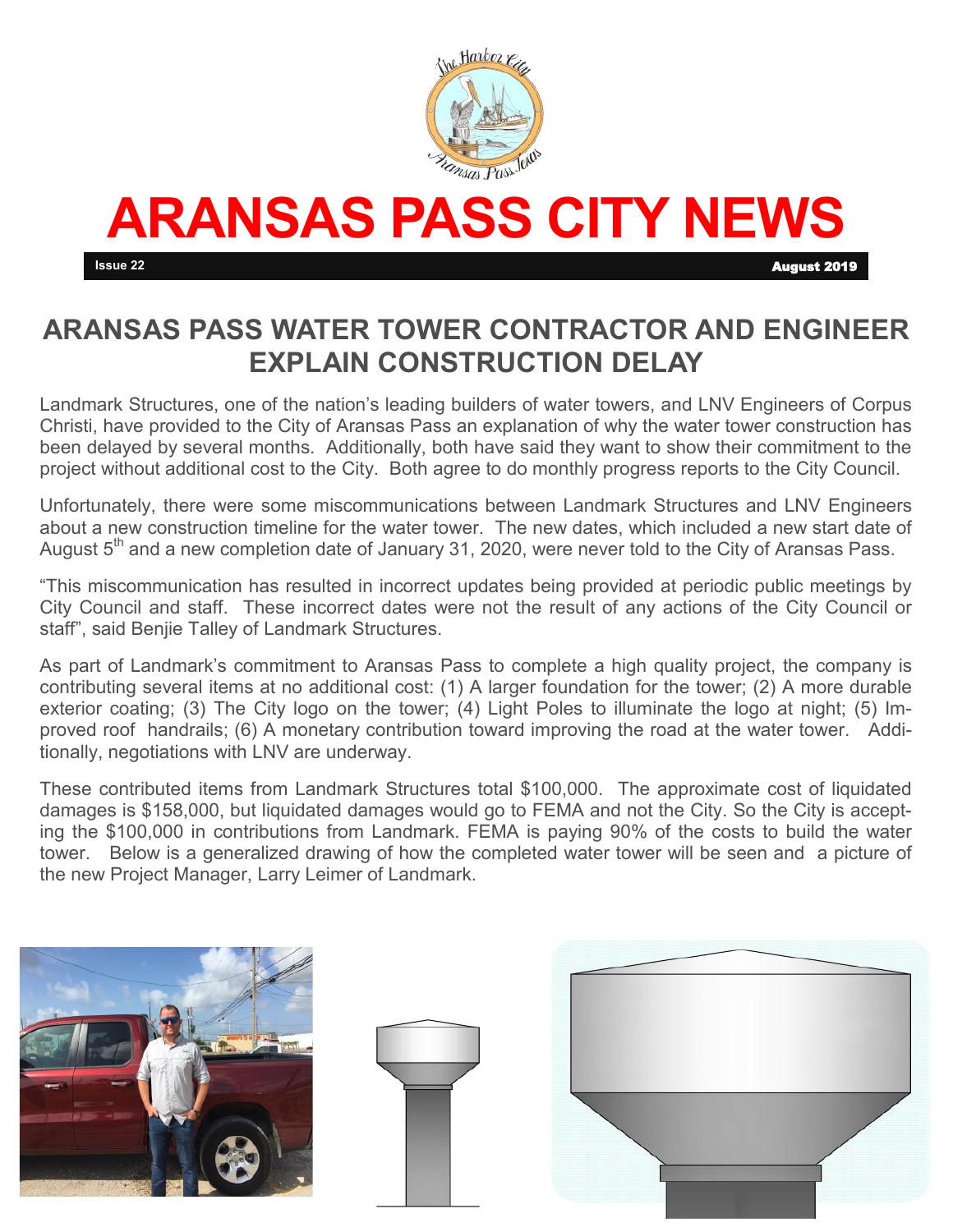

## **City Staff Attends Texas Municipal League Budget Conference**

Pictured above is Bill Longley, Texas Municipal League attorney, explaining the property tax issue and changes that occurred in the recently completed Texas Legislature.

Other topics presented during the one-day session were Legal Budget Requirements; Components of a budget and the Budget Implementation, including the mandated postings; Forecasting Municipal Revenue; Expenditures and Financial Reporting. There also was an in-depth discussion of Texas Senate Bill 2 and its impact on city budgets.

Attending the one-day seminar in San Antonio from Aransas Pass were the City Finance Director, City Secretary and City Manager.

## **The Decades Old Tradition Continues**

From the early part of the 20th century, Aransas Pass, Tx was known as the shrimping capital of the world. On a much smaller scale, that industry still has a presence in our city. However, instead of hundreds of shrimping boats docking at Conn Brown Harbor, it now is home to a dozen or so. The shrimping season for certain parts of the Gulf of Mexico began on July 15th. It lasts for several months. The picture below was taken in Mid-July of this year at Conn Brown Harbor.

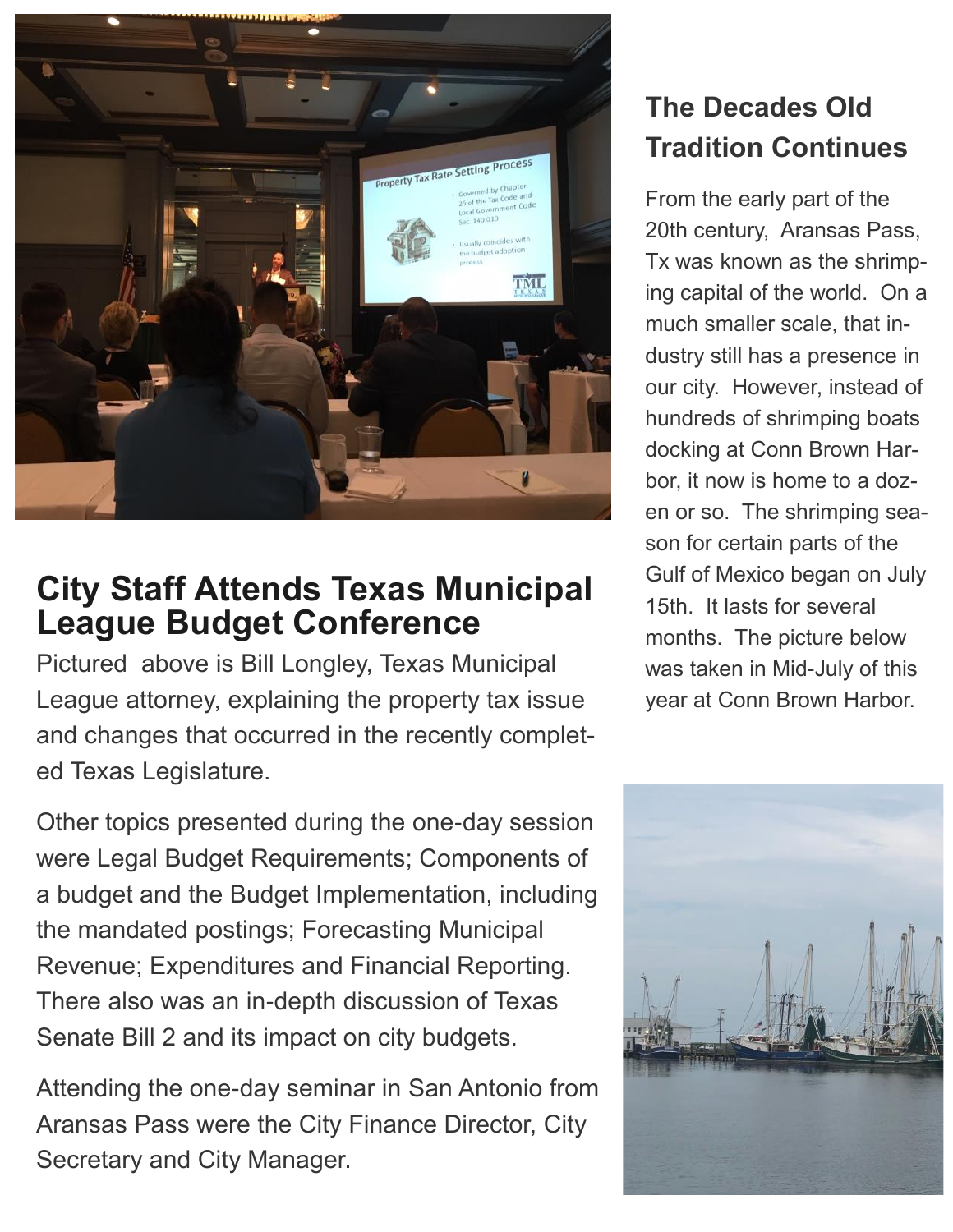#### **City Budget Process Underway**

During August, several City Council meetings will be devoted to budget discussions and the setting of the property tax rate. Additionally, the second budget public hearing will be held September 3rd. The budget is scheduled to be approved on September 16th.

#### **CONTACT US**

 $\mathcal{L}_\text{max}$  and  $\mathcal{L}_\text{max}$  and  $\mathcal{L}_\text{max}$ 

**The Aransas Pass City News is published monthly by the City of Aransas Pass, Tx. If you would like to subscribe or unsubscribe contact:**

**gedwards@aransaspasstx.gov**

**City Hall Address:**

**600 W. Cleveland Blvd**

**Aransas Pass, Tx 78336**

**Tel: 361-758-5301**

Yes

No

.<br>Nease take a few moments to fill out the survey below and tell us what you think about your City services. After you complete it, return to City Hall when you pay your utility bill or mail it to: Office of City Manager, 600 W. Cleveland Blvd. Aransas Pass, Tx 78336. You may also complete the survey on-line at www.aransaspasstx.gov The results of this survey will be compared to last year's survey.

| Excellent                                                                                | Good | Fair | Poor | No Opinion     |
|------------------------------------------------------------------------------------------|------|------|------|----------------|
| 2. How do you rate the overall quality of services provided by the City of Aransas Pass? |      |      |      |                |
| Excellent                                                                                | Good | Fair | Poor | No Opinion     |
| 3. Were you treated courteously in your last contact with the City?                      |      |      | Yes  | N <sub>o</sub> |
| 4. How would you rate the overall appearance of the City?                                |      |      |      |                |
| Excellent                                                                                | Good | Fair | Poor | No Opinion     |
| 5. How important is Code Enforcement to the City?                                        |      |      |      |                |
|                                                                                          |      |      |      |                |

Very Important Important Not Important

6. Aransas Pass has made progress with our annexation efforts. Are you in agreement with the City's goals of protecting the area near our city limits and protecting our coastline? Yes No 7. Keeping in mind that recovery from a major hurricane takes at least 5 years, have you noticed improvements in Aransas Pass following the August 2017 Category 4 Hurricane Harvey?

|                                | Excellent | Good | Fair | Poor | <b>No Contact</b> |
|--------------------------------|-----------|------|------|------|-------------------|
| <b>Building Permits &amp;</b>  |           |      |      |      |                   |
| Inspections                    |           |      |      |      |                   |
| <b>Animal Control</b>          |           |      |      |      |                   |
| Fire                           |           |      |      |      |                   |
| Police                         |           |      |      |      |                   |
| <b>Sewer Service</b>           |           |      |      |      |                   |
| <b>Storm Water Drainage</b>    |           |      |      |      |                   |
| Regular Trash Pick-up          |           |      |      |      |                   |
| Monthly bulk items Pick-up     |           |      |      |      |                   |
| <b>Street Maintenance</b>      |           |      |      |      |                   |
| <b>City Sidewalks</b>          |           |      |      |      |                   |
| Utility bill payments i.e.     |           |      |      |      |                   |
| (sewer/water)                  |           |      |      |      |                   |
| <b>Aransas Pass Downtown</b>   |           |      |      |      |                   |
| Parks                          |           |      |      |      |                   |
| <b>Civic Center</b>            |           |      |      |      |                   |
| Library                        |           |      |      |      |                   |
| <b>Aquatic Center</b>          |           |      |      |      |                   |
| <b>Municipal Court</b>         |           |      |      |      |                   |
| <b>Emergency Services</b>      |           |      |      |      |                   |
| How safe do you feel living in |           |      |      |      |                   |
| <b>Aransas Pass</b>            |           |      |      |      |                   |

## **2nd Annual City Services Survey Should Be In Your Mailbox In Early August**

This month, every household in Aransas Pass should receive a copy of the second annual City Services Survey. The picture above is of this year's survey. After it is received at your home, please take a few moments to fill out the survey and tell us what you think about your city services. After it is completed, return it to City Hall when you pay your utility bill or mail it to the address on the survey. Also, you will be able to complete the survey online at the City webpage. The results of this survey will be compared to last year's survey.